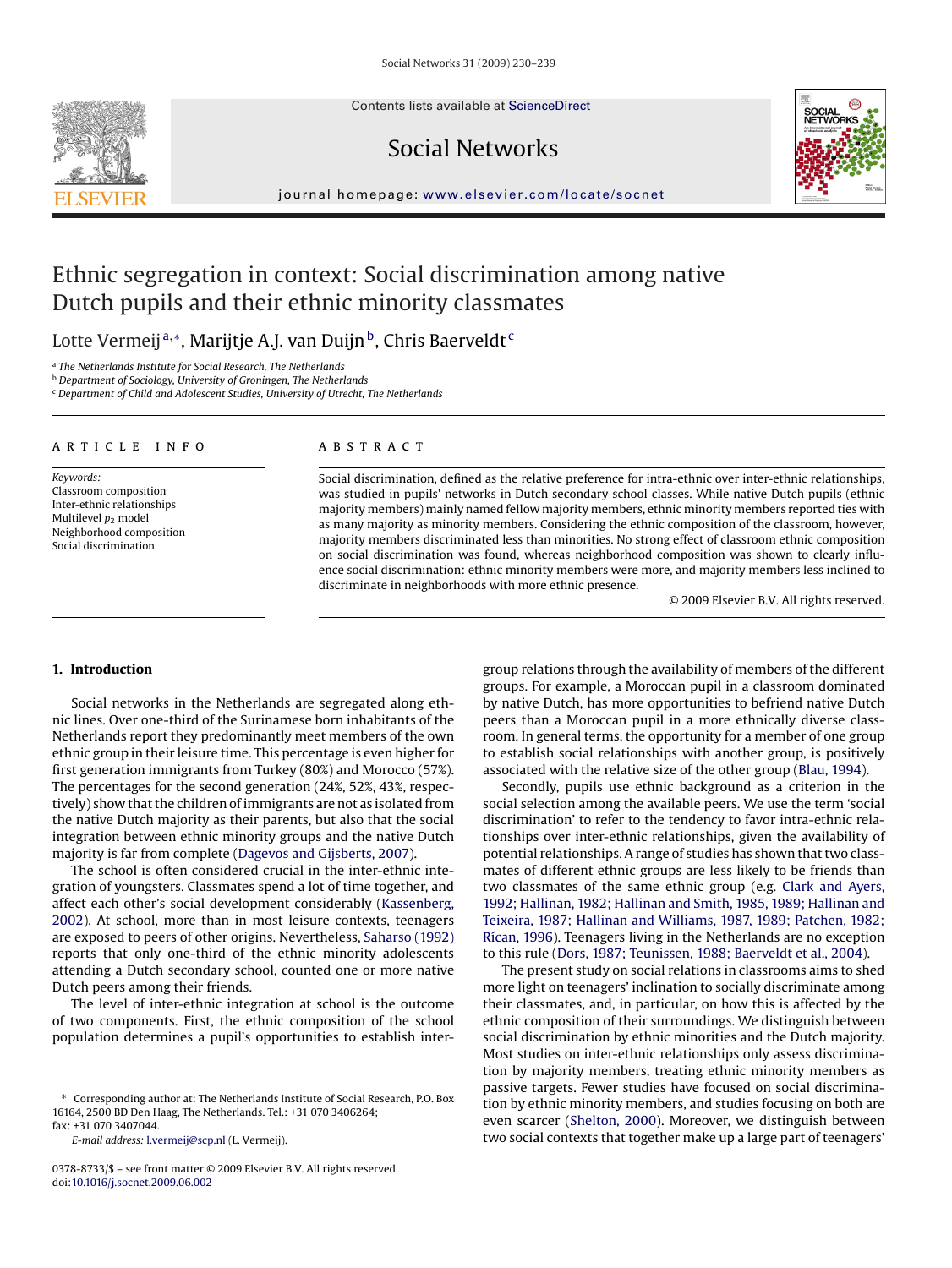#### **Table 1**

The influence of a larger number of minority members in the classroom and in the neighborhood on social discrimination among classmates. Predictions derived from contact and competition theory.

|                  | Number of minority members in | (1) Contact theory | (2) Competition theory |
|------------------|-------------------------------|--------------------|------------------------|
| Majority members |                               |                    |                        |
| (1)              | Classroom                     |                    |                        |
| (2)              | Neighborhood                  |                    |                        |
| Minority members |                               |                    |                        |
| (3)              | Classroom                     |                    |                        |
| (4)              | Neighborhood                  |                    |                        |

inter-ethnic experience: the classroom and the neighborhood. As will be discussed below, the effect of ethnic composition on social discrimination may differ between the two contexts. Whereas many studies focused on either the ethnic composition of the school context (e.g. [Hallinan and Smith, 1985; Hallinan and Williams,](#page-8-0) [1989; Joyner and Kao, 2000; Moody, 2001; Vervoort et al., 2008;](#page-8-0) [Quillian and Campbell, 2003\),](#page-8-0) or on the neighborhood context (e.g. [Esser, 1986; Giles and Evans, 1986; Kalin, 1996; Oliver and Wong,](#page-8-0) [2003; Quillian, 1995; Taylor, 1998\),](#page-8-0) studies addressing both contexts are rare ([Patchen, 1982\).](#page-9-0) We attempt to answer the following research question:

What is the effect of the ethnic composition of the classroom and of the neighborhood on the tendency of majority and minority members to socially discriminate among their classmates?

## *1.1. Social discrimination in context*

Two theoretical views serve as guidelines on how the ethnic composition of a social context may affect people's tendency to socially discriminate: contact theory and competition theory. Contact theory ([Allport, 1954; Pettigrew, 1998\) c](#page-8-0)onsiders the perceived cultural difference between groups. According to this view, negative inter-group relationships result from prejudices. Contact with members of other groups is argued to lead to rectification of these prejudices, a more positive attitude towards these groups and an enhanced willingness to choose a member of this group as a friend. Also when prejudices are not false, and true cultural differences exist, contact may lead to understanding or adaptation, paving the way for satisfactory interaction with members of the other group.

Competition theory stresses the inherently competitive relations between ethnic groups ([Blalock, 1957; Bobo and Hutchings,](#page-8-0) [1996; Quillian, 1995\).](#page-8-0) In this view, inter-group boundaries are actively and purposefully constructed and maintained, whether it is for material purposes or more symbolically, for the construction and maintenance of social identity [\(Tajfel and Turner, 1979\).](#page-9-0) Finding out that the out-group is rather like the ingroup, may not be enough to give up ingroup preferences. Instead, people may be more likely to discriminate against a similar group than against a group that is clearly distinguishable from the own group ([Jetten et al., 2001\).](#page-8-0) According to this view, experienced threat will enhance discrimination. Threat is likely to be experienced when the other group acquires the power to threaten the position of the own group.

In translating these two general theoretical viewpoints into predictions, we distinguish different consequences of the ethnic composition of social context depending on the type of context and on whether ethnic minority or majority members are concerned. Table 1 shows the predicted effects of the number of minority members in classrooms and in neighborhoods on social discrimination in the classroom by ethnic minority and majority teenagers, respectively.

Starting with contact theory (Table 1, column 1), the general prediction is that people will have more favorable attitudes towards the members of other groups the more members of these other groups surround them. However, according to Allport – the most influential advocate of contact theory – contact would have to be personal to lead to 'the perception of common interest and common humanity' [\(Allport, 1954, p](#page-8-0). 281). Casual and superficial contact, he argues, would rather enhance hostility, in line with the prediction of competition theory. In support of this notion, [Forbes \(1997\)](#page-8-0) concludes in a review, that direct contact between individuals reduces prejudice, but that studies on large-scale contexts showed that the presence of out-group members correlates positively with prejudice (for evidence in the Dutch context see [Coenders, 2001\).](#page-8-0) Since neighborhoods are large-scale contexts, where inter-group contact is scarce and superficial, contact theory does not predict that encounters in the neighborhood context decrease discrimination (rows 2 and 4). Because classrooms are face-to-face groups, enforcing interpersonal contact, contact theory is expected to apply here, at least to majority members.

Majority members will have a more positive attitude towards minorities when more minority peers surround them. As a result, majority members in ethnically mixed classrooms are predicted to discriminate less in favor of their own group than majorities with only few minority peers in their immediate environment (row 1). It is tempting to apply the same logic to social discrimination by minority teenagers, but in this case contact theory appears less applicable. Because of the overall numerical differences, most minority members will have had ample exposure to majority members, and their classmates will be less crucial for the reduction of their prejudices. Indeed, [Pettigrew and Tropp \(2000\)](#page-9-0) concluded from a meta-analysis that contact had a smaller (diminishing) effect on prejudices of minority members than on prejudices of majority members. Consequently, the effect of the ethnic composition of the classroom on social discrimination by minority members are predicted to be zero (row 3).

Competition theory's general prediction (Table 1, column 2) is that people will feel more threatened by and – therefore – less favorable towards members of other groups the more members of these other groups surround them. The theory does not offer a straightforward argument for different effects of classroom and neighborhood composition. On the one hand, neighborhoods can offer the presence of an anonymous out-group, which can easily contribute to a sense of fear. On the other hand, when there are group conflicts at school, they are often more personal and more difficult to avoid, which also adds to the threat. Therefore, based on competition theory, the ethnic composition is expected to increase social discrimination in both contexts.

Competition theory can also be applied to majority as well as to minority members, be it for different reasons. It predicts that majority members will feel threatened more often when the number of minority members is larger, and consequently, they will socially discriminate more (rows 1 and 2). However, competition theory as commonly formulated, seems less applicable to ethnic minority members ([Stephan and Stephan, 2000\).](#page-9-0) Whereas majority members are used to a position of power, ethnic minority members are used to a position in which adjustment is often assumed. Therefore, an increase of minority members in a classroom may be more threatening to majority members than an increase of major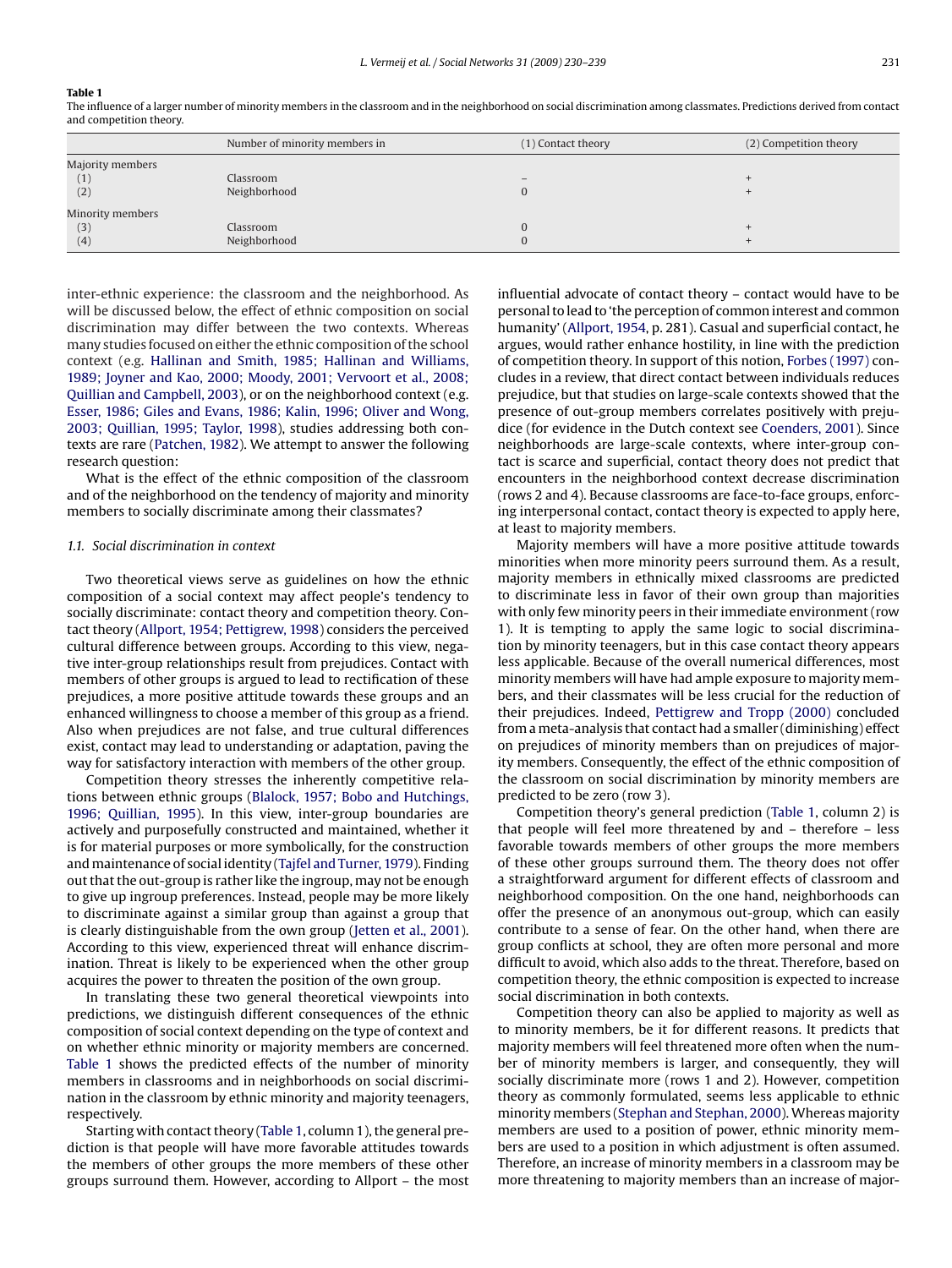ity members will be to minority members. Among ethnic minority members, a more central component than 'feeling threatened' may be 'becoming threatening'. According to resource mobilization theory ([McCarthy and Zald, 1977\),](#page-9-0) minority members are more likely to follow a collective strategy when they have more resources. These resources strongly depend on their numbers. In support of this notion, [Moghaddam and Perreault \(1992\)](#page-9-0) found that minority members feel less need to adapt when they are a relatively large group. Instead of adaptation they choose competition. Consequently, following a social competition perspective that includes the idea of resource mobilization, it can be predicted that minority members socially discriminate more when they have more fellow minority members in their environment (rows 3 and 4).

## *1.2. Statistical analysis of social discrimination in context*

Early analyses of ethnic segregation in context were conducted at the level of the social context, resulting in a measure of social segregation at the level of the classroom or school (e.g. [Dors, 1987;](#page-8-0) [Schofield and Sagar, 1977; Schofield, 1979; Shrum et al., 1988\).](#page-8-0) These measures control for availability, but are limited in the sense that segregation scores typically do not incorporate individual level characteristics other than ethnicity. Neither do they usually distinguish between social discrimination by majority and minority members.

Research at the dyadic level has long been problematic because of the statistical interdependencies that come along with social network data. Hallinan started out ignoring these complexities using simple logistic regression [\(Hallinan and Smith, 1985; Hallinan](#page-8-0) [and Teixeira, 1987; Hallinan and Williams, 1989\).](#page-8-0) As a result, the reported levels of significance are unreliable and probably overestimated. In her later studies, ([Hallinan and Smith, 1989; Kubitschek](#page-8-0) [and Hallinan, 1998\) s](#page-8-0)he had an enormous pool of data and was able to select a much smaller portion of independent dyadic relations.

[Baerveldt et al. \(2004\)](#page-8-0) used the  $p_2$  model to establish the existence of social discrimination among ethnic groups in Dutch high schools more thoroughly than before, ruling out several alternative explanations for ethnic segregation in social networks. Similarly, [Moody \(2001\)](#page-9-0) and [Quillian and Campbell \(2003\)](#page-9-0) used the *p\** model ([Wasserman and Pattison, 1996\)](#page-9-0) to establish parameters of the net level of social discrimination per school. In these applications results of *p*<sup>2</sup> or *p\**models were obtained separately for each network and combined in a meta-analysis.

In the present study, the multilevel  $p_2$  model [\(Zijlstra et al., 2006,](#page-9-0) [Baerveldt et al., 2007\)](#page-8-0) is used, which was developed to analyze multiple networks simultaneously (with the same  $p_2$  model specification) while taking into account differences between classroom networks which may be explained by classroom characteristics. The multilevel *p*<sup>2</sup> model investigates the effect of individual, dyadic, and network characteristics on dyadic outcome probabilities. Modeling (relative) probabilities instead of (absolute) numbers, the  $p_2$  model provides the possibility to distinguish opportunity (social context) from social discrimination effects.

The multilevel  $p_2$  model is an extension of the  $p_2$  model ([Duijn](#page-8-0) [et al., 2004,](#page-8-0) [Zijlstra et al., 2009\).](#page-9-0) The unit of analysis in the  $p_2$  model is the dyad, i.e. the pair of directed ties (either absent or present) between two actors or nodes in the network. A dyad in these data consists of two pupils in the same classroom, where both actors are once the sender and once the receiver of a tie. The  $p_2$  model models the probability of a dyadic outcome, taking into account the dependence between dyads involving the same actors. Therefore, the *p*<sup>2</sup> model can be viewed as a random effects multinomial logistic regression model with a complex variance structure to account for the dependence between dyads. Moreover, the  $p_2$  model incorporates sender and receiver characteristics, such as ethnic group membership, and dyadic characteristics, such as whether the dyad consists of pupils with the same or different ethnic group membership.

Statistical methods to correctly deal with the problems of interdependency in social networks have only become available recently, in particular the  $p_2$  and  $p^*$  or exponential family random graph models (ERGMs, see, e.g. [Robins et al., 2007\).](#page-9-0) The main distinction between  $p_2$  and  $p^*$ /ERGM is that the  $p^*$ /ERGM approach is to model the outcome of the complete network using more complex statistics reflecting dependence between actors beyond the dyad. The  $p_2$  model focuses on dyadic outcomes and uses random effects for senders and receivers and (multiple) networks to model further dependence between the ties in a social network (thus, the  $p_2$  model explicitly models reciprocity). The  $p_2$  model and its multilevel extension are implemented in StOCNET ([Boer et](#page-8-0) [al., 2006\).](#page-8-0)

## **2. Method**

#### *2.1. Data and measures*

The data consist of complete networks of 86 classrooms in 37 schools in 16 different municipalities, containing 1737 pupils. The data were collected in two studies, the first containing 216 pupils of ten classrooms in five secondary schools in four municipalities participated between December 1999 and May 2000 ([Vermeij,](#page-9-0) [2006\).](#page-9-0) Teachers were approached through informal connections, and administered the questionnaires in some of their own school classes. In the second study, 1521 pupils of 76 classrooms in 33 schools in 13 other municipalities participated in May or June 2000 [\(Vermeij, 2006\).](#page-9-0) This time, schools in selected municipalities were approached as part of a larger research project on cultural participation ([Ganzeboom et al., 2001\).](#page-8-0) Within these schools, classrooms were selected as to get an equal distribution of track levels over municipalities. Classrooms were not selected according to their ethnic composition.

The set-up of the two studies is highly similar. For both, high school pupils from the same age group completed a questionnaire with identical items, during a regular class hour. The municipalities included Amsterdam, Rotterdam and Utrecht, three of the four largest cities in the Netherlands, as well as middle-sized and small municipalities. Except for two classrooms at the fourth grade, all classes were at the third grade of high school. The Dutch secondary educational system at the time comprised four main track levels – preparatory vocational education (VBO), lower general secondary education (MAVO), higher general secondary education (HAVO) pre-university education (VWO) – all being represented in about equal numbers in the sample (23, 22, 21, and 18, respectively). Fifty-two percent of the respondents were girls and the average age of the respondents was 15.6 years at the time of data collection.

Whereas most previous studies have used a single friendship item to measure the tie between two pupils (e.g. [Hallinan and](#page-8-0) [Smith, 1985; Hallinan and Williams, 1989; Moody, 2001; Quillian](#page-8-0) [and Campbell, 2003\),](#page-8-0) we used five items referring to different aspects of social relationships among classmates to measure the social network. Two of the items concerned support: 'Who helps you with practical matters, like homework or finding a job?' (practical support) and 'Who helps you when you feel down, for example because of problems at home or because your relationship ended?' (emotional support). These items were copied from a similar study [\(Baerveldt et al., 2004\),](#page-8-0) in which they proved reliable. Two other items referred to communication: 'With whom do you talk about what's right and what's wrong, for example about religion and justice?' (norms) and 'With whom do you talk about what you like, for example in music or art?' (taste). The fifth item referred to shared activities: 'With whom do you spend time outside of school?'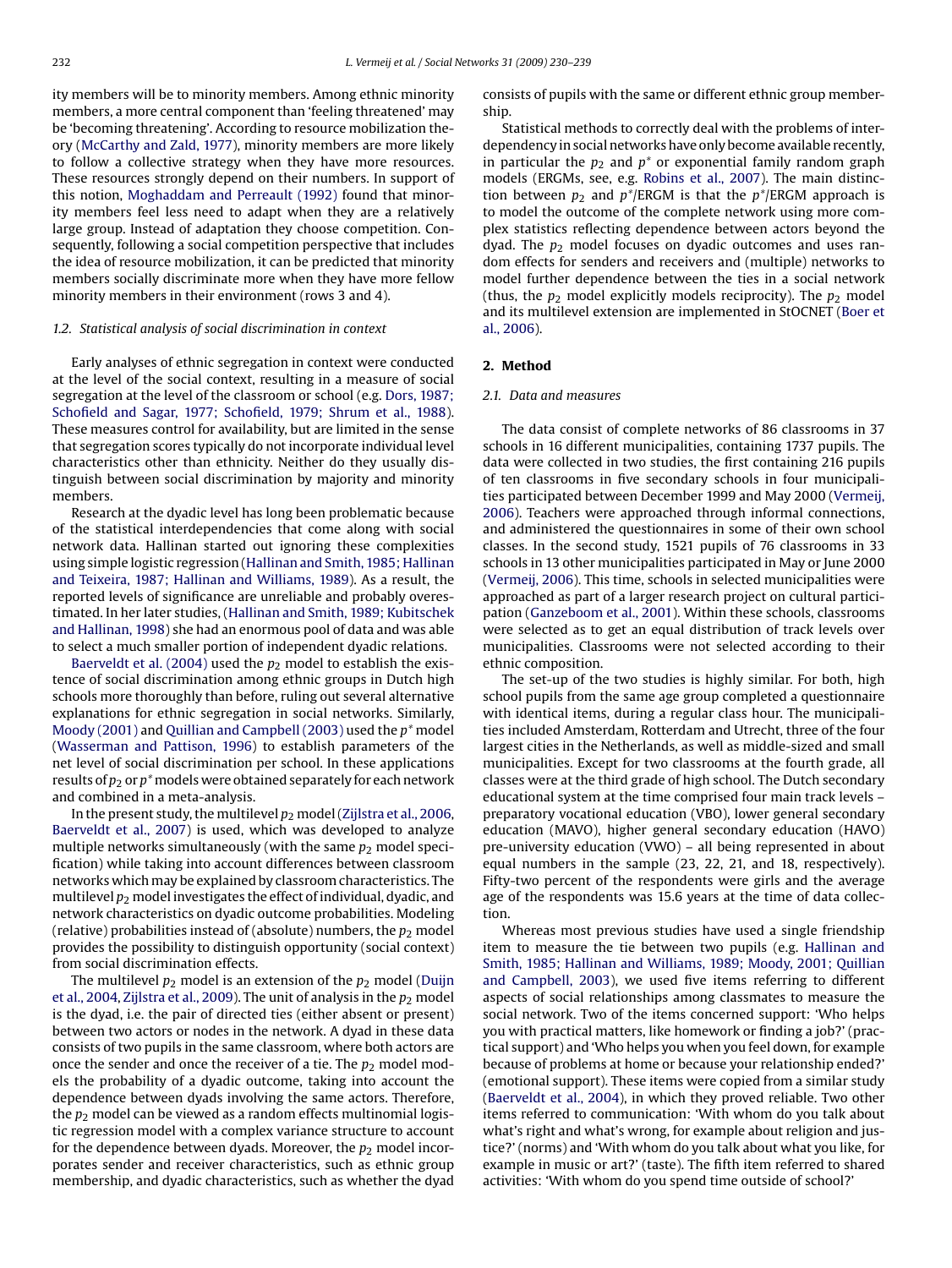Respondents reported each relation with a fellow pupil by writing the classmate's identification code from a list supplied separately from the questionnaire containing all pupils' names and identification codes. The questionnaire allowed respondents to report at most twelve classmates for each of these relationships. Pupils also filled in their own identification code on the form. The five network items differed in threshold. Pupils reported to talk about their taste with an average of more than three classmates (3.20; SD 2.44), while they reported to talk about norms with less than two classmates (1.91; SD 1.92). Practical support was more often reported than emotional support (2.38, SD 2.01; 1.89, SD 1.82, respectively. Pupils spent time outside school with on average more than two classmates (2.26; SD 2.04). Because the overlap between the five items was large (tetrachorical correlations among items were all 0.8 or higher), combining them into a single variable was deemed appropriate. A pupil was considered to have a tie to a classmate when responding positively to at least one of the five relations. Such a tie is not necessarily a friendship tie, but rather a weak tie indicating a broad form of social interaction.

Respondents were assigned to ethnic categories based on the countries of birth of themselves and their parents. If pupils and both parents were born in the Netherlands, they were classified as majority members. Also, immigrants from another European country, an Anglo-Saxon country, or from Indonesia (a former Dutch colony), were classified as majority members. The reason for this is that several measures indicate that these 'Western' immigrants are much more similar to native Dutch than other immigrants: 74.2% had at least one parent born in the Netherlands, as compared to 13.3% of the other immigrants, and they were similar to the native Dutch on measures of ethnic identity and family acculturation (not reported). Only when respondents, or at least one of their parents, were born outside Europe, Indonesia or the Anglo-Saxon countries, they were classified as minority members (19%). This category consisted of immigrants from Morocco (5.0%), Turkey (3.4%), Suriname and the Dutch Antilles (4.5%) and a range of other countries (6.2%).

To assess respondents' neighborhood, they were asked to provide the four digits of their six character postal codes. In the ten classrooms of the first data set postal codes had not been asked, and another 199 respondents refused to report them. These missing values were replaced with the modal postal code in the classroom. In the data 360 postal code areas were represented, each on average in almost two classrooms. The number of people living in these areas varies largely, from less than 200 inhabitants to over 23,000 (source: [Statistics Netherlands, 2008\).](#page-9-0) However, the borders of these areas are drawn around physical phenomena such as roads and waterways, and the postal code area can be assumed to give an indication of a person's spatial surrounding experienced as her neighborhood. In order to determine the ethnic composition of the neighborhood, the four digits of the postal codes were matched with the percentage of non-Western ethnic minority members in this area at the time of data collection (source: [Statistics](#page-9-0) [Netherlands, 2008\).](#page-9-0)

## *2.2. Set-up of the p2 model analyses*

The probability of the four possible dyadic outcomes is modeled in the  $p_2$  model. Two dyadic outcomes are symmetric, either null when both actors report the tie with the other actor as absent, or mutual when both actors report the tie as present. The other two are asymmetric, when either actor reports the tie being present, while the other does not. The general model parameters are density (the overall log-odds of a tie), and reciprocity (the log-odds of a symmetric dyadic outcome). To test the hypotheses on social discrimination, the density parameter is further modeled using actor and dyadic covariates. Because reciprocity as such is not the focus of this study, no covariates are used to further model the reciprocity parameter. The dependence between dyads sharing an actor is modeled through random sender and receiver effects with a variance structure parameterized by sender and receiver (co)variances reflecting differential outgoingness and popularity of actors and the correlation between these individual tendencies. Differences in density over classrooms not explained by individual, dyadic or classroom characteristics is captured in a random effect per classroom, whose variance indicates the between classroom density variability.

Three indicators were created to measure social discrimination: Two for dyadic ethnic composition, 'majority to majority' and 'minority to minority', and one for the ethnicity of the sender, 'majority'. The variable 'majority to majority' indicates that both sender and receiver are majority members and takes on the value 1 for majority–majority dyads and 0 for the other dyadic ethnic combinations. Likewise, indicator 'minority to minority' is 1 for minority–minority dyads and 0 for the other combinations. These three indicator variables are sufficient to distinguish the four possible ethnic compositions with minority–majority, for which all indicators are 0, as the reference group. Because majority–majority and majority–minority dyads have in common that the sender is a majority member ('majority' indicator equals 1), the majority–majority indicator represents the difference between the modeled density of majority–majority and majority–minority dyads. Thus, majority–majority can be viewed as the measure for social discrimination by majority members. Similarly, minority–minority equals the difference between minority–minority and minority–majority dyads measuring social discrimination by minority members. In the first multilevel  $p<sub>2</sub>$ model the overall presence of social discrimination regardless of any control variables was investigated through these indicator variables.

To assess the extent to which friendship choices can be attributed to ethnicity, and not to other individual or dyadic characteristics possibly correlated with ethnicity, we used several control variables in the next step. The gender composition of the dyad was incorporated, because the strongest divider among adolescents is gender [\(Houtzager and Baerveldt, 1999; McPherson et al., 2001;](#page-8-0) [Shrum et al., 1988\).](#page-8-0) In addition, we controlled for the absolute difference in school marks between pupils. Marks, in the Netherlands measured on a scale from 1 to 10, represent cognitive abilities as well as motivation for school work, which both have been shown to be relevant selection criteria [\(Ryan, 2001\).](#page-9-0) Respondents were asked to report their average mark at their last school report, as well as their marks for Dutch and mathematics. If the average mark was not reported, the other two marks were used as an indication. If no marks were reported, pupils received the average score of their classmates. A final control variable represented whether the sender and receiver lived in the same municipality. Pupils who live close to each other are more likely to spend time together after school, for instance by traveling together. In addition, the municipality may represent similarities in other features such as family income or religion. These covariate effects were added in a second model.

In two separate steps, the effects of the neighborhood's ethnic composition and of the classroom's ethnic composition on social discrimination were investigated. The proportion of minority group members in sender's neighborhood and the proportion of minority group members in the classroom were used as covariates, separating the effect for social discrimination by majority and social discrimination by minority by defining interaction effects with the three previously defined indicator variables for dyadic composition.

Finally, the neighborhood and classroom effects were both incorporated in three multilevel  $p_2$  models to assess their relative importance.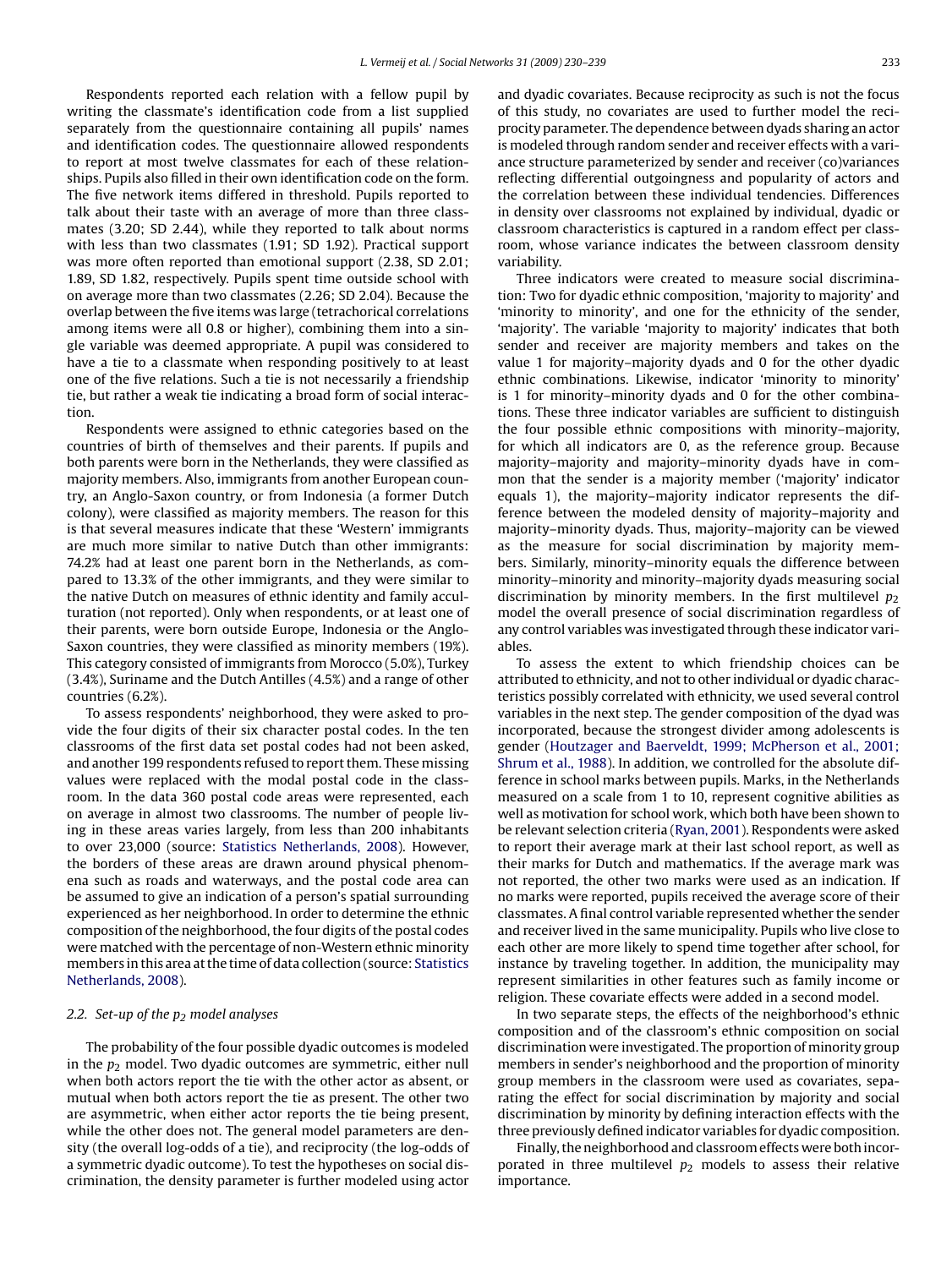<span id="page-4-0"></span>

| ш |  |
|---|--|
|   |  |

Descriptive statistics by ethnicity and gender for number of ties and percentage minority members in neighborhood.

| Pupil<br>$\boldsymbol{n}$ |      |      | Number of ties sent |              |                  | Percentage minority members neighborhood |        |
|---------------------------|------|------|---------------------|--------------|------------------|------------------------------------------|--------|
|                           |      | Mean | (SD)                | Mode         | $\boldsymbol{n}$ | Mean                                     | (SD)   |
| Majority                  | 1283 |      |                     |              |                  |                                          |        |
| Boy                       | 620  | 4.2  | (2.7)               | $\mathbf{3}$ | 512              | 7.5                                      | (7.9)  |
| Girl                      | 663  | 5.1  | (2.7)               | 4            | 624              | 7.5                                      | (7.8)  |
| Minority                  | 306  |      |                     |              |                  |                                          |        |
| Boy                       | 121  | 3.3  | (1.9)               | $\mathbf{c}$ | 89               | 23.1                                     | (19.7) |
| Girl                      | 185  | 4.1  | (2.4)               | 3            | 162              | 22.1                                     | (18.7) |
| <b>Total</b>              | 1589 | 4.5  | (2.6)               |              |                  | 11.4                                     | (13.1) |

#### **Table 3**

Classroom composition (*n* = 84).

| Classroom                                                        | Median | Mode            | Minimum | Maximum       |
|------------------------------------------------------------------|--------|-----------------|---------|---------------|
| Size                                                             | 20     |                 |         | 29            |
| Number of boys                                                   | 9.5    |                 |         | 23            |
| Number of girls                                                  | 10.5   |                 |         | $\mathcal{L}$ |
| Number of majority members                                       | 18     | 20              |         | 27            |
| Number of minority members                                       |        |                 |         |               |
| Percentage minority members                                      | 22     | 13 <sup>a</sup> |         | 90            |
| Majority member percentage minority in neighborhood ( $n = 74$ ) |        | qa              |         | 53            |
| Minority member percentage minority in neighborhood ( $n = 62$ ) | 13     | 16 <sup>a</sup> |         | 62            |

<sup>a</sup> Mean.

# **3. Results**

# *3.1. Descriptives*

After excluding respondents who had skipped the network questions, failed to report their identification code or who had not reported their ethnicity or gender, a data set resulted, consisting of 1589 senders, (80.7% majority members; 46.6% boys) 1652 receivers (841% majority members; 45.8% boys), and 32492 directed ties (71.6% majority–majority; 6.0% minority–minority; 11.2% majority–minority; 11.2% minority–majority; 26.4% boy–boy; 29.8% girl–girl; 21.5% boy–girl; 22.3% girl–boy). More information on the composition of the sample of pupils and of the 84 remaining classrooms can be found in Tables 2 and 3, respectively.

Girls reported approximately one tie more than boys (4.9 vs. 4.1; *t* = 6.2, *p* < 0.001); a similar difference was found for majority members compared to minority members (4.7 vs. 3.8; *t* = 5.8, *p* < 0.001). The overall mean dyadic difference in marks was 0.71 points (SD 0.61), and only 0.03 points lower for dyads with at least one tie present (*t* = 4.1; *p* < 0.001). The probability of a tie in dyads with pupils living in the same municipality was larger than in dyads with pupils not in the same municipality (23% vs. 20%,  $\chi^2$ =43.7, *p* < 0.001).

Table 2 also gives the mean percentages of minority members in the neighborhood for the four groups differing in ethnicity and gender, both over all pupils and over the classrooms. The percentages reflect the ethnic segregation in both contexts: for minority members it is approximately 15% larger than for majority members. The difference in class mean percentages (Table 3) is less large, approximately 10%.

The distribution of the mean number of ties over the dyads in 84 classrooms is represented by a boxplot in Fig. 1. Majority members reported ties with on average 3.7 (SD 1.6) other majority members (computation based on 81 classes with two or more majority members) and only on average 0.74 (SD 0.96) minority member classmate (based on 78 classes with one or more majority members and one or more minority members). The tie composition of minority adolescents was more balanced: with on average 2.4 (SD 1.7, *n* = 72) majority ties and 2.2 (SD 1.4, *n* = 71) minority ties. Note the skewed distribution of the mean number of ties for all ethnic dyadic combinations, except for majority–majority ties, resulting in median values lower than the means. Thus, whereas majority teenagers predominantly mingle with majority classmates, minority teenagers have a more multicultural social life at school.

[Fig. 2](#page-6-0) shows the classroom distribution of the densities (i.e. probability of presence of a tie) in dyads of different ethnic composition. Both ethnic majority and ethnic minority members were more likely to report a relationship with a classmate of equal ethnicity than with a classmate with a different ethnic background. It also shows that the density of minority–minority ties has the largest median (0.29), slightly larger than the density of majority–majority ties (median 0.24) but with a much larger spread, due to the smaller number of 'available' fellow minority members in the 72 classrooms with at least two ethnic minority member pupils (see also Table 2). The median of majority–minority dyads is lower, 0.20, and the median of minority–majority dyads is lowest with 0.16. Thus,



**Fig. 1.** Distribution of mean number of directed ties between ethnic majority and ethnic minority members over the classrooms (Note: *n* indicates the number of classrooms for which the numbers were available.).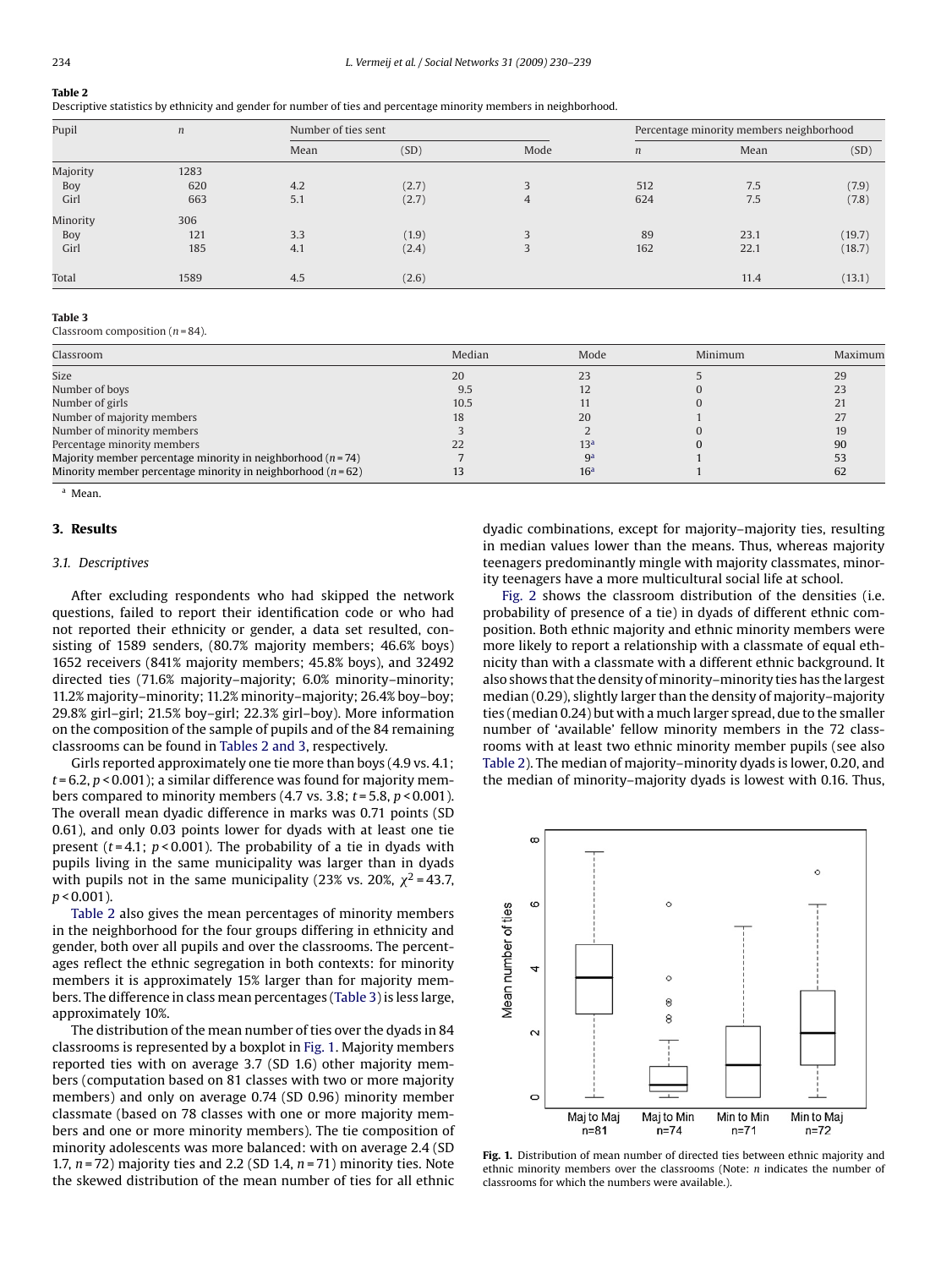#### <span id="page-5-0"></span>**Table 4**

Coefficients and standard errors of *p*<sup>2</sup> multilevel models.

|                                                                                                                       | Model 1                                         | Model 2                                                                                                       | Model 3                                                                                                                   | Model 4                                                                                                       | Model 5                                                                                                                   | Model 6                                                                                                                   | Model 7                                                                                                                              |
|-----------------------------------------------------------------------------------------------------------------------|-------------------------------------------------|---------------------------------------------------------------------------------------------------------------|---------------------------------------------------------------------------------------------------------------------------|---------------------------------------------------------------------------------------------------------------|---------------------------------------------------------------------------------------------------------------------------|---------------------------------------------------------------------------------------------------------------------------|--------------------------------------------------------------------------------------------------------------------------------------|
| Dyadic composition effects<br>Majority sender (Maj)<br>Social discrimination by                                       | $0.503$ ** (.16)<br>0.0035(0.086)               | $0.492$ ** (.16)<br>0.108(.089)                                                                               | 0.0672(0.20)<br>$0.278$ (.097)                                                                                            | 0.450(.26)<br>$-0.0284(0.14)$                                                                                 | 0.123(0.20)<br>$0.279$ <sup>**</sup> (.11)                                                                                | $0.559^{*}$ (.27)<br>$-0.0853(0.15)$                                                                                      | 0.395(.29)<br>0.0150(.17)                                                                                                            |
| majority (DisMaj)<br>Social discrimination by<br>minority (DisMin)                                                    | $0.799$ * (.096)                                | $0.859$ ** (.10)                                                                                              | $0.526$ * (.16)                                                                                                           | $0.780$ <sup>**</sup> (.20)                                                                                   | $0.524$ <sup>**</sup> (.14)                                                                                               | $0.875$ ** (.19)                                                                                                          | $0.730^{**}$ (.22)                                                                                                                   |
| Neighborhood effects<br>Proportion minority<br>members in neighborhood                                                |                                                 |                                                                                                               | $-1.42$ <sup>**</sup> (.49)                                                                                               |                                                                                                               | $-1.67$ <sup>**</sup> (.49)                                                                                               | $-0.532^{*}$ (.25)                                                                                                        | $-1.47$ ** (.56)                                                                                                                     |
| (PMinN)<br>$PMinN \times Maj$<br>$PMinN \times DisMai$<br>$PMinN \times DisMin$                                       |                                                 |                                                                                                               | $2.15$ ** (.81)<br>$-1.08$ <sup>**</sup> (.49)<br>$1.48$ (.50)                                                            |                                                                                                               | $2.13$ <sup>**</sup> (.74)<br>$-1.11$ <sup>**</sup> (.50)<br>$1.50^{**}$ (.48)                                            |                                                                                                                           | $2.42$ <sup>**</sup> (.87)<br>$-1.96$ * (.57)<br>$1.55$ <sup>**</sup> (.57)                                                          |
| Classroom effects<br>Proportion minority<br>members (PMinC)                                                           |                                                 |                                                                                                               |                                                                                                                           | $-0.0594(0.45)$                                                                                               | $0.402^*$ (.19)                                                                                                           | 0.197(0.46)                                                                                                               | 0.667(0.47)                                                                                                                          |
| $PMinC \times Maj$<br>$PMinC \times DisMai$<br>$PMinC \times DisMin$                                                  |                                                 |                                                                                                               |                                                                                                                           | $-0.0115(0.78)$<br>0.756(.44)<br>0.135(.48)                                                                   |                                                                                                                           | $-0.286(0.77)$<br>0.864(0.45)<br>$-0.0323(0.46)$                                                                          | $-1.14(0.89)$<br>$1.55$ <sup>**</sup> (.57)<br>$-0.632(0.52)$                                                                        |
| Control variables<br>Girl sender<br>Both girls<br>Both boys<br>Difference in marks<br>(absolute)<br>Same municipality |                                                 | $-0.0640(0.13)$<br>$1.46$ (.072)<br>$1.15$ ** (.080)<br>$-0.0668$ <sup>**</sup> (.024)<br>$0.310^{**}$ (.033) | $-0.0764(0.12)$<br>$1.47$ ** (.069)<br>$1.15$ <sup>**</sup> (.077)<br>$-0.0633$ ** (.023)<br>$0.320$ <sup>**</sup> (.036) | $-0.0700(.12)$<br>$1.46$ ** (.069)<br>$1.14$ ** (.072)<br>$-0.0605$ ** (.023)<br>$0.306$ <sup>**</sup> (.037) | $-0.0548(0.10)$<br>$1.46$ <sup>**</sup> (.063)<br>$1.16$ <sup>**</sup> (.059)<br>$-0.0638$ ** (.026)<br>$0.326$ ** (.036) | $-0.0782(0.11)$<br>$1.47$ ** (.065)<br>$1.14$ <sup>**</sup> (.065)<br>$-0.0652$ <sup>**</sup> (.024)<br>$0.324$ ** (.034) | $-0.0542(0.13)$<br>$1.46$ <sup>**</sup> (.079)<br>$1.15$ <sup>**</sup> (.072)<br>$-0.0672$ <sup>**</sup> (.022)<br>$0.322$ ** (.035) |
| General model parameters<br>Density<br>Reciprocity                                                                    | $-3.16$ ** (.10)<br>$3.84$ <sup>**</sup> (.075) | $-4.17$ ** (.14)<br>$3.52$ (.076)                                                                             | $-3.88$ <sup>**</sup> (.15)<br>$3.54$ <sup>**</sup> (.079)                                                                | $-4.08$ ** (.18)<br>$3.53$ (.081)                                                                             | $-4.00^{**}$ (.14)<br>$3.51$ <sup>**</sup> (.072)                                                                         | $-4.10$ (.16)<br>$3.51$ (.074)                                                                                            | $-4.06$ <sup>**</sup> (.17)<br>$3.54$ <sup>**</sup> (.079)                                                                           |
| Random effects<br>Between classrooms<br>Density variance                                                              | .066(.013)                                      | .092(.019)                                                                                                    | .093(.019)                                                                                                                | .097(.020)                                                                                                    | .093(.019)                                                                                                                | .098(.020)                                                                                                                | .098(.020)                                                                                                                           |
| Within-schoolclasses<br>Sender variance<br>Receiver variance<br>Sender-receiver                                       | .680(.051)<br>.583(.045)<br>$-.558(.044)$       | .774(.053)<br>.597(.044)<br>$-.550(.042)$                                                                     | .785(.056)<br>.606(.048)<br>$-.564(.047)$                                                                                 | .775(.055)<br>.597(.046)<br>$-.558(.045)$                                                                     | .775(.055)<br>.598(.045)<br>$-.554(.043)$                                                                                 | .771(.055)<br>.590(.044)<br>$-.551(.043)$                                                                                 | .782(.056)<br>.604(.047)<br>$-.563(.046)$                                                                                            |
| covariance<br>Number of dyads<br>(classrooms)                                                                         | 15,188 (84)                                     | 15,052 (84)                                                                                                   | 13,846 (83)                                                                                                               | 13,846 (83)                                                                                                   | 13,846 (83)                                                                                                               | 13,846 (83)                                                                                                               | 13,846 (83)                                                                                                                          |

Note 1: Standard deviations are in parentheses. Note 2: Significance of fixed effects was determined using <sup>a</sup> *<sup>t</sup>*-test. For the random effects no significance is determined.

\* *p* <sup>&</sup>lt; .05. \*\* *p* <sup>&</sup>lt; .01.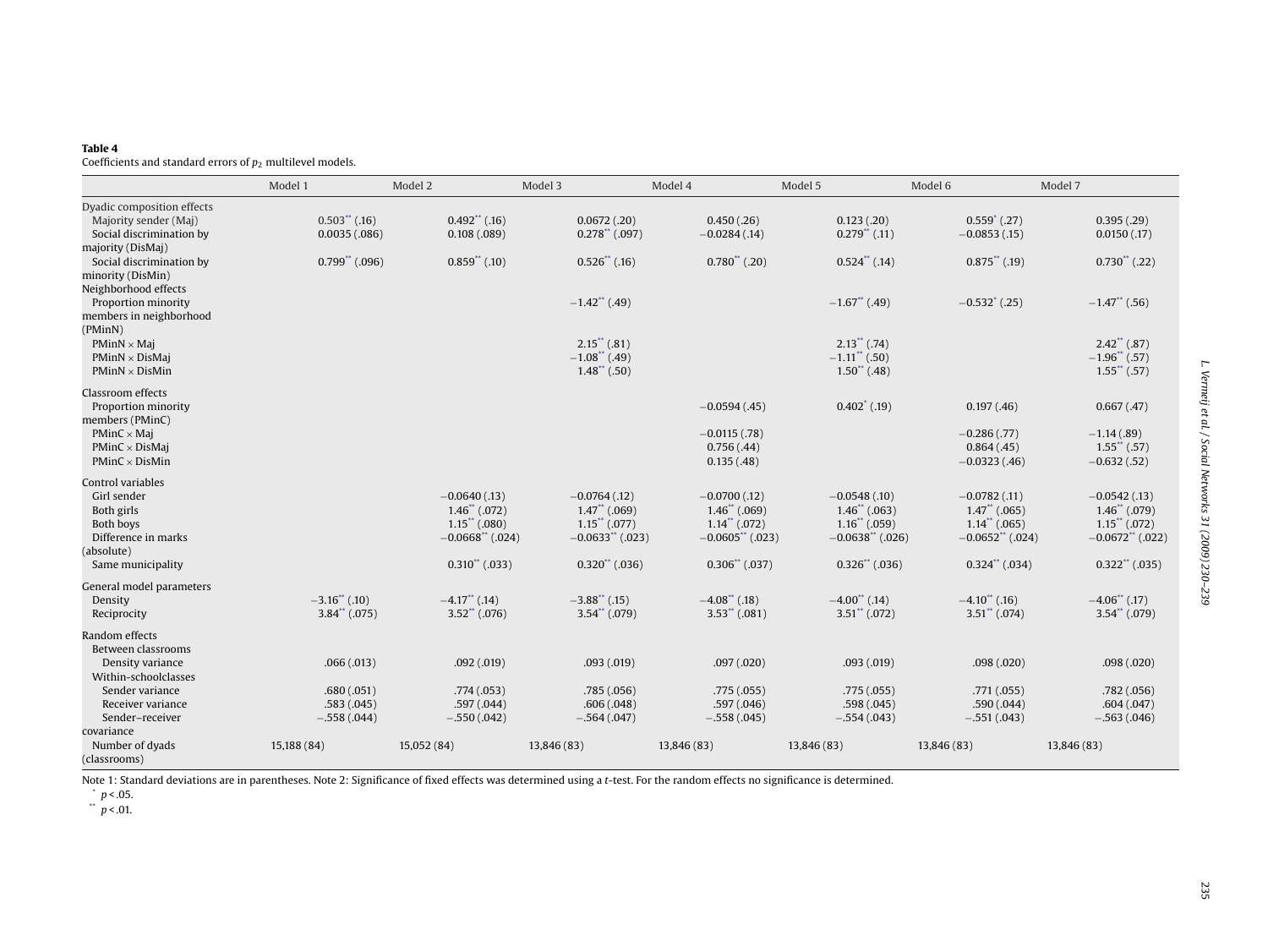<span id="page-6-0"></span>

**Fig. 2.** Density (the number of observed ties relative to the number of possible ties) of directed ties between ethnic majority and ethnic minority members over the classrooms (Note: *n* indicates the number of classrooms for which the numbers were available.).

correcting for the opportunity structure by considering the probabilities that ties are present relative to the number of available dyads, rather than simply regarding the number of ties present, sheds a different light on the tendency to socially discriminate. Minority teenagers have more mixed social networks in the classroom, but they appear to socially discriminate stronger. In the analysis with the multilevel *p*<sup>2</sup> model social discrimination and the influence of social contexts is further investigated.

# *3.2. Results of the multilevel p2 model analysis*

[Table 4](#page-5-0) contains the parameter estimates of various multilevel *p*<sup>2</sup> models. The dyadic composition, neighborhood and classroom effects are the  $p_2$  model parameters we are most interested in. These are all density effects, i.e. influencing the probability of the dyadic outcomes. The table reports in parentheses the standard errors of all estimates. The significance of effects is determined by approximate *t*-tests and indicated in the table as well.

#### *3.2.1. Social discrimination among classmates*

Model 1 estimated the effect of dyadic ethnic composition over all classrooms, averaged over all neighborhood and class ethnic compositions in the sample. The finding in [Fig. 1](#page-4-0) that majority members tended to report more relations was confirmed in this analysis through the positive effect of 'Majority Sender' of 0.503. The small and non-significant effect of 'Social discrimination by Majority' revealed that, overall, majority members were as likely to choose majority members as minority members, conform the finding in Fig. 2. On the other hand, the fewer ties reported by minority members were more likely to be directed to other minority members than to majority members, in view of the positive effect of 'social discrimination by Minority' (0.799). The negative density effect of −3.16 indicates that the probability of a tie between two pupils was less than 0.50 for ties from minority members to majority members. Although the positive sign of the dyadic composition effects increases this probability for the other dyadic combinations, it is never larger than 50%. The positive estimate of the reciprocity parameter signifies a tendency to report more symmetric than asymmetric dyadic outcomes (here, mostly null).

At the bottom of the table the random effects are reported, measured by the variability between and within classrooms. The density variance indicates how much the general density varies over classrooms. The variability due to differences between classrooms is low compared to the variability between pupils to send and receive ties, as expressed by the sender and receiver variances. The sender variance is slightly larger than the receiver variance. Their covariance is negative, revealing that pupils with a larger than average propensity to report ties, tend to have a smaller than average propensity to receive ties. The results of the variance structure did not change much in the next analyses, although the random effects increase from the empty model to all models due to the adding of explanatory variables, a phenomenon known from multilevel logistic regression (see [Snijders and Bosker, 1999,](#page-9-0) section 14.3.5).

In Model 2 in [Table 4](#page-5-0) the dyadic control variables were added. When controlling for gender effects, and homogeneity effects according to marks (ability and school motivation) and municipality, no different conclusions were drawn with respect to social discrimination than in Model 1, although the estimated parameter of social discrimination by majority showed a small but not significant increase. According to expectations, gender made a big difference. Positive relationships between classmates of the same gender were much more common than inter-gender relationships, in view of the large positive density effects for dyads with both girls or both boys. Note for instance that the effect of girl–girl ties is considerably larger than the effect of minority–minority on the probability of a tie. The small but significantly negative effect of absolute difference in marks revealed a tendency for pupils to choose others with similar marks. Finally, pupils living in the same municipality were relatively strongly inclined to have a relation with one another. The effects of the control variables were stable over the different analyses, and are not further commented on.

# *3.2.2. The effect of ethnic composition of the neighborhood on social discrimination*

In Model 3 the neighborhood context was incorporated by adding interaction effects of the social discrimination parameters (i.e. 'Majority sender', 'Social discrimination by Majority' and 'Social discrimination by Minority') with the proportion minority members in the sender's neighborhood. The model was estimated for 83 classrooms (one of the schools with no individual neighborhood information dropped out of the analysis). The main effects of the social discrimination parameters, which have changed, are now to be interpreted as the estimate of social discrimination among classmates who have no minority members in the neighborhood. Thus we find evidence for social discrimination by majority members in this situation, and even more so for social discrimination by minority members although the effect is reduced compared to the previous two models. The significant and negative main effect of the proportion minority members in the neighborhood (PMinN) indicates that the probability of relations decreased for pupils from neighborhoods with higher proportions minority members. The significantly positive interaction effect of PminN with 'Majority Sender' reveals that the tendency of majority members to send ties increased with the percentage minority members in their neighborhood. The significant negative interaction effect of PMinN with 'Social discrimination by Majority' (DisMaj) showed that the tendency for social discrimination by majority members decreases with the percentage minority members in their neighborhood. On the other hand, the positive interaction effect of PMinN with 'Social discrimination by Minority' (DisMin) showed the opposite effect of percentage minority members on the tendency to socially discriminate for minority members: it increases with the percentage minority members in the neighborhood. Thus, whereas majority teenagers living in colored neighborhoods are relatively likely to mingle with minority classmates, ethnic minority teenagers living in these neighborhoods discriminate more in favor of ethnic minori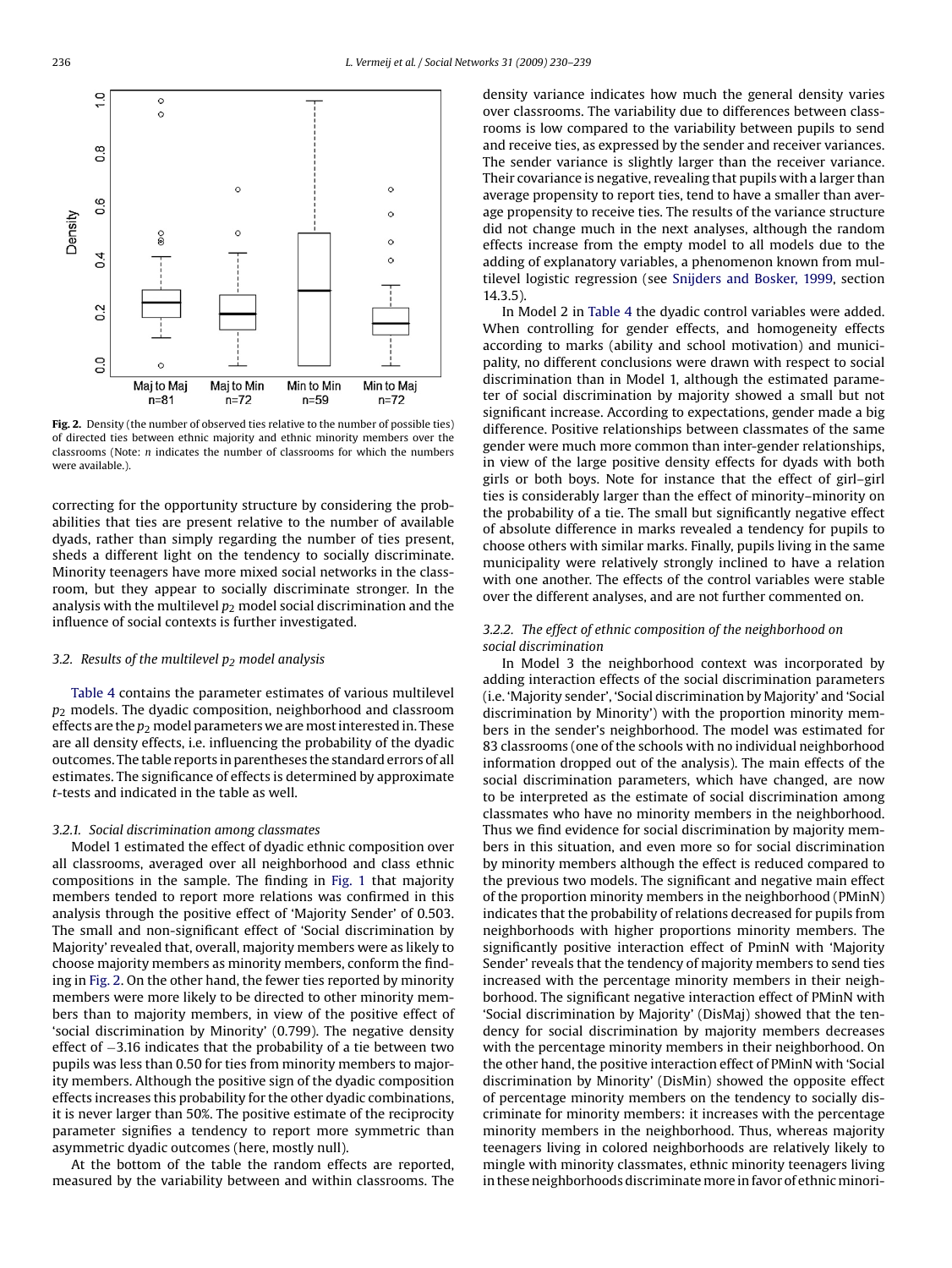ties. In other words, both groups discriminate more when living among more ingroup members.

# *3.2.3. The effect of ethnic composition of the classroom on social discrimination*

Model 4 was obtained by adding the proportion of minority members in the classroom to investigate only the effect of social context through classroom. The results are to be interpreted along the same lines as in Model 3. The dyadic composition effects, now for pupils from classrooms with no ethnic minority members, are hardly different from the effects obtained in the first models. The main effect of the proportion minority members in the classroom (PminC) is quite small and not significant. None of the interaction effects of PminC with the dyadic ethnic composition were significant, although the positive interaction effect of PminC with DisMaj is relatively large, suggesting increasing social discrimination by majority members in classrooms with more ethnic minority members. Overall, the classroom context seems to have a smaller effect than the neighborhood context.

# *3.2.4. The simultaneous effect of ethnic composition of the neighborhood and the classroom on social discrimination*

In the next three models (5 through 7) the effects of both social contexts are studied, In Model 5 the focus was on the effect of neighborhood context while controlling for classroom context. The proportion minority members in neighborhood and classroom were used as separate effects, without taking into account their possible interdependence. The results for dyadic composition and neighborhood effects are the same as in Model 3. New is a significant main effect of PminC, which is to be interpreted as an increasing probability of a tie present in classrooms with a higher percentage of minority members, controlling for the other effects. In Model 6, the impact of the classroom context on dyadic ethnic composition effects was studied controlling for neighborhood context. Like in Model 4, no clear influence of the classroom context was found. In the final Model 7, the simultaneous influence of both contexts on dyadic ethnic composition effects was investigated. The slight increase in standard errors confirms the mutual dependence between the contexts and the difficulty to separate their effects. Nonetheless, the dyadic composition effects as well as their interaction effects with neighborhood context are quite stable, supporting once more the presence of social discrimination by minorities, which increases with the presence of more minority members in the neighborhood. In addition, a significant positive effect PminC on DisMaj emerges. This effect was smaller and only on the border of significance in Models 4 and 6. Thus, when taking into account both social contexts, opposite effects of the neighborhood and classroom contexts on majority members' tendency to socially discriminate are found. Whereas majority members discriminate *less* when living in more colored neighborhoods, they discriminate *more* when they have more ethnic minority classmates. If there is a pattern for minority members, it seems reversed. Although not significant, the effect of PminN on DisMin is positive, whereas the effect of PminC on DisMin is negative, suggesting that ethnic minorities discriminate more when living in more colored neighborhoods and less when having more ethnic minority classmates. In other words, the tendency to discriminate among classmates in favor of the own group is induced by the presence of ingroup members in the neighborhood, but reduced by the presence of ingroup members in the classroom.

Further analyses (not reported in [Table 4\)](#page-5-0) to investigate these opposite effects of neighborhood and classroom context were carried out for Models 5 and 7. In analogy to the distinction between 'within-group regression' and 'between-group regression' (see [Snijders and Bosker, 1999, p](#page-9-0). 28) we used as a neighborhood effect the difference between the percentage minorities in neighborhood and classroom (PMinN–PMinC). The analyses showed that the neighborhood effects are quite stable, whereas the classroom effects were not significant but also not opposite to the neighborhood effects anymore.

Finally, to rule out several alternative explanations for our findings, two additional analyses were conducted. First, the reported models were reanalyzed incorporating the track level of the classroom. Pupils in higher track levels may be better informed and therefore less prejudiced and discriminate. This may have neutralized any effect of the ethnic composition, with which track level is correlated ([Hello et al., 2002\).](#page-8-0) The highest track level (VWO) showed a somewhat higher density, but the parameters for social discrimination were not affected. Therefore these models are not shown. Leaving out the schools from the first study where no individual postal area information was collected also did not alter the model results substantially.

## **4. Conclusions and discussion**

Defining social discrimination as the tendency to choose intra-group over inter-group relationships in the classroom, we investigated social discrimination among ethnic majority and minority adolescents in a sample of 84 school classes in the Netherlands, with the aim to estimate the effect of ethnic composition of the classroom and the neighborhood on social discrimination. Pupils were asked to indicate five types of social relationships with other pupils in their classroom. A tie was considered present if the pupil mentioned at least one type of interaction with a classmate (where talking about taste was most common). Thus, the definition of a social relationship between pupils includes fairly superficial contact and does not necessarily imply friendship.

Majority pupils mainly named fellow majority members among their classmates, implying that they have scarce experience with inter-ethnic friendships in their classroom. In contrast, minority members reported as many relationships with majority, as with minority classmates, which makes their experiences at school are much more inter-ethnic than those of majority members. With a multilevel  $p_2$  analysis, controlling for availability, however, we found that the majority members did not socially discriminate, while the minority members did have a clear preference for own group relationships. This result is at odds with findings from studies (e.g. [Verkuyten et al., 1996\) s](#page-9-0)howing that ethnic minority teenagers were more willing to engage in contact with majority member peers than the other way around. However, these studies measured behavioral intentions with regard to hypothetical exemplars of different groups, which may explain the difference with our data on reported ties with actual classmates.

The difference in results between absolute and relative number of ties reported is not as paradoxical as it may seem, in view of the relative scarcity of minority classmates, and is in line with [Baerveldt et al. \(2007\)](#page-8-0) comparing ethnic preferences in classroom social networks of Dutch and Belgian high school pupils from the same age group. The multilevel  $p_2$  model takes into the account the number of available majority and minority classmates in explaining differences in density (the proportion of observed ties among all possible ties) in dyads within the same classroom and between school classes. The ethnic composition of the classrooms in this study was quite diverse, ranging from nil to 90% ethnic minority members. With the multilevel  $p_2$  model it is possible to distinguish the effect of the neighborhood composition (a pupil characteristic) from the effect of the classroom ethnic composition on social discrimination, controlling for other factors influencing the social relations between classmates, such as gender, difference in academic ability and geographic proximity. The multilevel  $p_2$  model also accounts for dependence between dyads who share pupils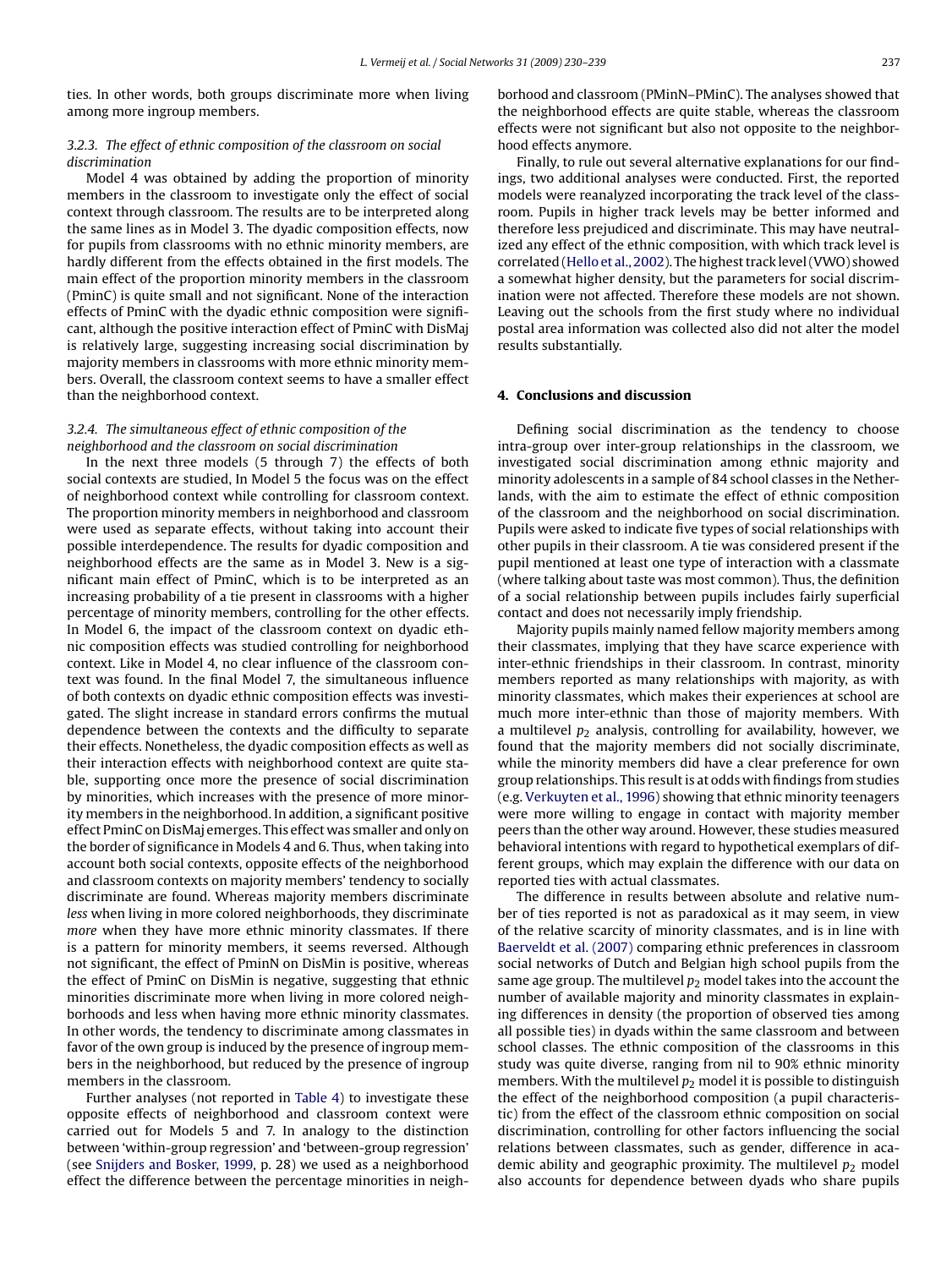<span id="page-8-0"></span>as sender or receiver and allows for differential outgoingness and popularity of pupils. The  $p_2$  model does not take into account dependence beyond the dyad, such as transitivity effects, which the exponential random graph model (ERGM or *p*\*) does. Since a direct comparison between results obtained with  $p_2$  and ERGM is not possible and moreover, a multilevel analysis is not readily available for ERGMs, the multilevel  $p_2$  model is the best choice for the analysis in the current study with its focus on estimating and comparing dyadic differences across classrooms. This does not rule out the possibility that triadic interdependencies may affect the degree of social discrimination observed in this study. How inter-ethnic discrimination can be best related to patterns of interdependency beyond the dyad remains a question to be addressed in a future study.

We found that the classroom composition did not have a clear effect on social discrimination by majority or by minority members. According to contact theory, a larger number of minority members in a context leads to less prejudice, and thus to less social discrimination by majority members, in particular in contexts where contacts are personal, such as classrooms. An opposite outcome, however, is predicted by competition theory, which argues that a large number of minorities is a threat to the general power position of majority members, causing both minorities and majorities to discriminate more. Neither perspective was supported. Results from a recent study using attitudinal measures by [Vervoort et al. \(2008\),](#page-9-0) however, were consistent with competition theory. Again, general inter-ethnic attitudes may be only weak predictors of actual interethnic relations, where availability and personal characteristics of members of the other group are also important.

Yet in our study, the proportion of minority members in the neighborhood was found to have a strong effect on social discrimination among classmates: majority members discriminated less and minority members discriminated more with increasing number of minority members in the neighborhood. In contrast to the expectations based on competition theory, majority members with many ethnic minorities in their neighborhoods did not discriminate more in the classroom. Instead, they discriminated less. This result is in line with other findings that show that although a rapid increase in minority members may cause inter-ethnic tension, a stable ethnic presence tends to coincide with majority members having a great deal of inter-ethnic contact and minority members having a lot of intra-ethnic contact (Gijsberts and Dagevos, 2005). We can think of two alternative, but not necessarily excluding explanations. Firstly, both phenomena may be explained by selective geographical mobility based on attitude toward ethnicity. Majority members with a more ethnocentric attitude are expected to move away from neighborhoods with a relatively large number of ethnic minority members more than cosmopolite majority members with an interest in, or tolerance for other cultures. In contrast, ethnocentric minority members may look for those same neighborhoods, more than minority members aiming for a high degree of adaptation to the majority society. Although most teenagers will not have chosen where they live, it is reasonable to assume that values and attitudes underlying their parents' choice in this respect will have at least partly been transmitted to them.

Secondly, the usually superficial interaction between neighbors may be of more value than expected. The finding that majority members discriminate less when they live in mixed neighborhoods is not in line with contact theory as originally formulated by Allport, who suggested that only personal contacts would influence prejudice. However, when we drop Allport's idea that only personal contacts matter here, his idea that contacts reduce prejudice may still hold. The main point here is that superficial contacts can have important consequences. This idea has become rather famous in the social network tradition, since Granovetter (1983) advocated the 'strength of weak ties', and is in correspondence with the views of Blokland (2005) who uses the term 'public familiarity' to indicate that superficial encounters in the immediate surroundings can raise positive feelings of trust concerning mankind in general. With respect to inter-ethnic relations, the daily encounters in the neighborhood with members of other ethnic groups, may be particularly important in counterbalancing the often negative images of ethnic minority members broadcasted.

# **References**

Allport, W.G., 1954. The Nature of Prejudice. Addison-Wesley, Cambridge, MA.

- Baerveldt, C., Van Duijn, M.A.J., Vermeij, L., Van Hemert, D., 2004. Ethnic boundaries and personal choice: assessing the influence of individual inclinations to choose intra-ethnic relationships on pupils' networks. Social Networks 26 (1), 55–74.
- Baerveldt, C., Van Rossem, R., Zijlstra, B., De Wolf, M., Van Duijn, M.A.J., 2007. Ethnic boundaries in high school students' networks in Flanders and the Netherlands. International Sociology 22 (6), 701–720.
- Blalock, H.M., 1957. Per cent non-white and discrimination in the South. American Sociological Review 22, 677–682.
- Blau, P.M., 1994. Structural Contexts of Opportunities. University of Chicago Press, Chicago.
- Blokland, T.V., 2005. 'Goeie buren houden zich op d'r eigen' Sociale relaties in de stad ['Good neighbors stay at home'. Social relations in the city.]. Gradus Hendriks Foundation, The Hague.
- Bobo, L.D., Hutchings, V.L., 1996. Perceptions of racial group competition: extending Blumer's theory of group position to a multiracial social context. American Sociological Review 61, 951–972.
- Boer, P., Huisman, M., Snijders, T.A.B., Steglich, Ch., Wichers, L.H.Y., Zeggelink, E.P.H., 2006. StOCNET: An Open Software System for the Advanced Statistical Analysis of Social Networks. Version 1.7. ICS/SciencePlus, Groningen.
- Clark, M.L., Ayers, M., 1992. Friendship similarity during early adolescence: gender and racial patterns. Journal of Psychology 126, 393–405.
- Coenders, M., 2001. Nationalistic attitudes and ethnic exclusionism in a comparative perspective: an empirical study of attitudes towards the country and ethnic immigrants in 22 countries. PhD dissertation. Department of Sociology (ICS), University of Nijmegen.
- Dagevos, J., Gijsberts, M., 2007. Integration Report 2007. Social and Cultural Planning Office of the Netherlands, The Hague (in Dutch, summary in English).
- Dors, H.G., 1987. Vriendschap en Sociale Relaties in Multi-Etnisch Samengestelde Schoolklassen [Friendship and Social Relations in Multi-ethnic School Classes.]. Swets & Zeitlinger, Lisse.
- Duijn, M.A.J., Snijders, T.A.B., Zijlstra, B.J.H., 2004. p2: a random effects model with covariates for directed graphs. Statistica Neerlandica 58, 234–254.
- Esser, H., 1986. Social context and inter-ethnic relations: the case of migrant workers in West German urban areas. European Sociological Review 2, 30–51.
- Forbes, H.D., 1997. Ethnic Conflict: Commerce Culture and the Contact Hypothesis. Yale, New Haven, CT.
- Ganzeboom, H.B.G., Haanstra, F., Van Hoorn, M., Nagel, I., Vingerhoets, C., 2001. Momentopname 2000 CKV1-Volgproject [Snapshot 2000 Cultural Participation Education – Follow up.]. Cultuurnetwerk Nederland, Utrecht.
- Giles, M.W., Evans, A., 1986. The power approach to intergroup hostility. Journal of Conflict Resolution 30, 469–486.
- Gijsberts, M., Dagevos, J., 2005. Uit elkaars buurt: De invloed van etnische concentratie en beeldvorming [Love thy neighbor? The influence of ethnic concentration and image-forming.]. Social and Cultural Planning Office of the Netherlands, The Hague (in Dutch, summary in English).
- Granovetter, M., 1983. The strength of weak ties: a network theory revisited. Sociological Theory 1, 201–233.
- Hallinan, M.T., 1982. Classroom racial composition and children's friendships. Social Forces 6, 56–72.
- Hallinan, M.T., Smith, S.S., 1985. The effects of classroom racial composition on students' interracial friendliness. Social Psychology Quarterly 48, 3–16.
- Hallinan, M.T., Smith, S.S., 1989. Classroom characteristics and student friendship cliques. Social Forces 67, 898–919.
- Hallinan, M.T., Teixeira, R.A., 1987. Students' interracial friendships: individual characteristics, structural effects and racial differences. American Journal of Education 95, 1563–1583.
- Hallinan, M.T., Williams, R.A., 1987. The stability of students' interracial friendships. American Sociological Review 52, 653–664.
- Hallinan, M.T., Williams, R.A., 1989. Interracial friendship choices in secondary schools. American Sociological Review 54, 67–78.
- Hello, E., Scheepers, P., Gijsberts, M., 2002. Education and ethnic prejudice in Europe: explanations for cross-national variances in the educational effect on ethnic prejudice. Scandinavian Journal of Educational Research 46, 5–24.
- Houtzager, B., Baerveldt, C., 1999. Just like normal: a social network study of the relation between petty crime and the intimacy of adolescent friendships. Social Behavior and Personality 27, 177–192.
- Jetten, J., Spears, R., Manstead, A.S.R., 2001. Similarity as a source of differentiation: the role of group identification. European Journal of Social Psychology 31, 621–640.
- Joyner, K., Kao, G., 2000. School racial composition and adolescent racial homophily. Social Science Quarterly 81, 810–825.